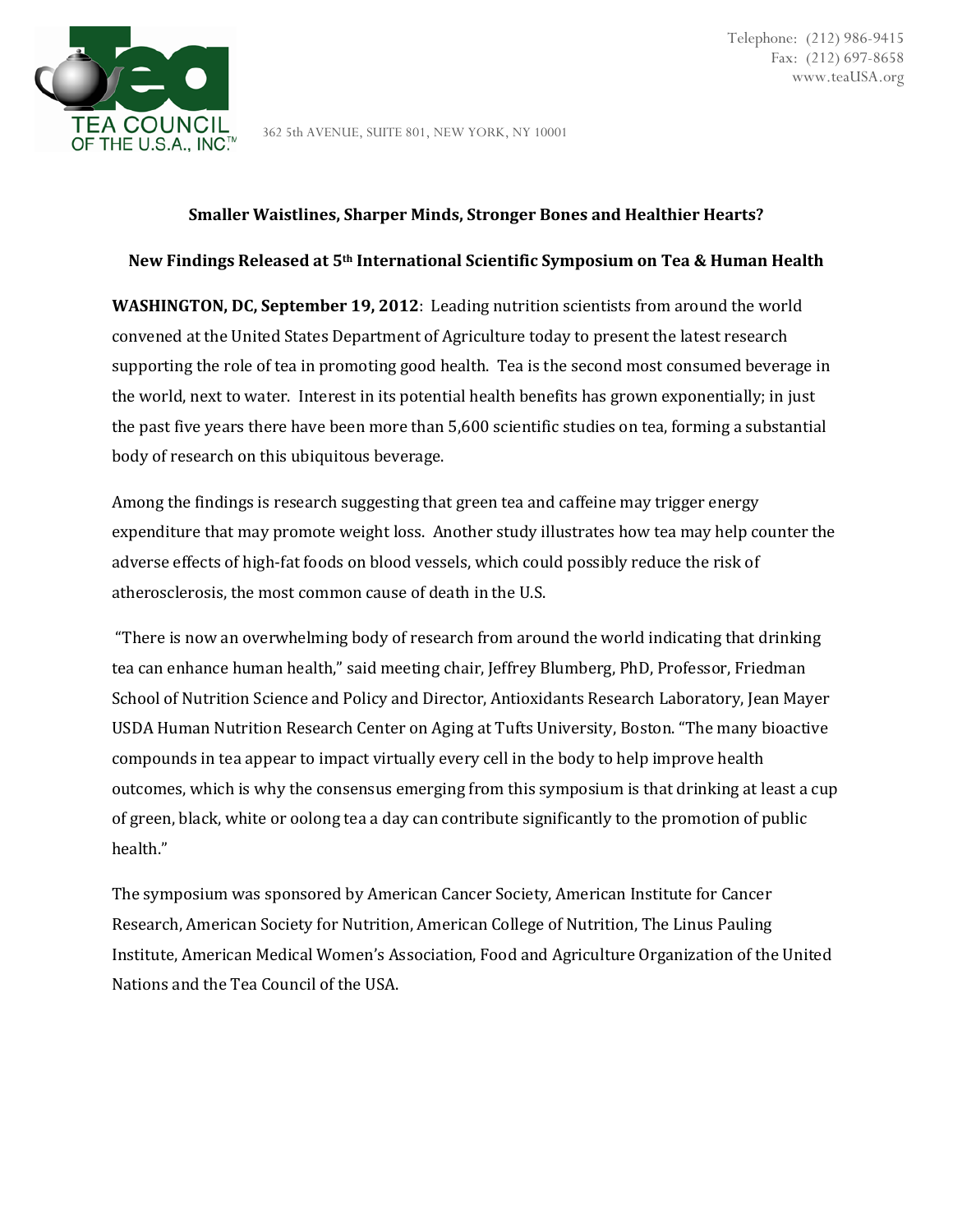### **Tea and Heart Health**

Numerous studies suggest tea supports heart health and healthy blood pressure, and appears to be associated with a reduced risk of cardiovascular disease, including stroke and heart attack. New research presented by Claudio Ferri, MD, University L'Aquila, Italy, found in 19 normotensive and 19 hypertensive individuals that black tea was able to reduce blood pressure. In the hypertensive patients, black tea appeared to counteract the negative effects of a high-fat meal on blood pressure and arterial blood flow. Hypertensive subjects were instructed to drink a cup of tea after a meal that contained .45 grams fat/lb. body weight. The results suggest that tea prevented the reduction in flow mediated dilation (FMD), the arterial ability to increase blood flow that occurs after a highfat meal. In a previous study conducted by Ferri, tea improved FMD from 7.8 to 10.3%, and reduced both systolic and diastolic blood pressure by -2.6 and -2.2 mmHg, respectively, in study participants.

"Our studies build on previous work to clearly show that drinking as little as one cup of tea per day supports healthy arterial function and blood pressure. These results suggest that on a population scale, drinking tea could help reduce significantly the incidence of stroke, heart attack and other cardiovascular diseases," concluded Dr. Ferri.

#### **Tea and Body Weight**

Obesity is the largest public health concern in the United States and there are few strategies that provide long-term success. New research on tea catechins suggests that they may provide a benefit in maintaining body weight or promoting weight loss. In a comprehensive review of the published data on this topic, researchers from Maastricht University, Maastricht, The Netherlands, found that 24-hour energy expenditure and fat oxidation increased when subjects consumed green tea and caffeine. The results of a meta-analysis suggest that the increase in caloric expenditure is equal to about 100 calories over a 24-hour period, or 0.13 calories per mg catechins. In addition, green tea and caffeine also appear to boost fat oxidation over 24 hours by an average of 16% or 0.02 grams per mg catechins. In a related review, researchers concluded that subjects consuming green tea and caffeine lost an average of 2.9 pounds within 12 weeks, while adhering to their regular diet.

Beverages now account for 20% of total calories in the typical American diet. "As tea is calorie-free, it's an ideal choice to help consumers meet fluid requirements without adding calories to their diet,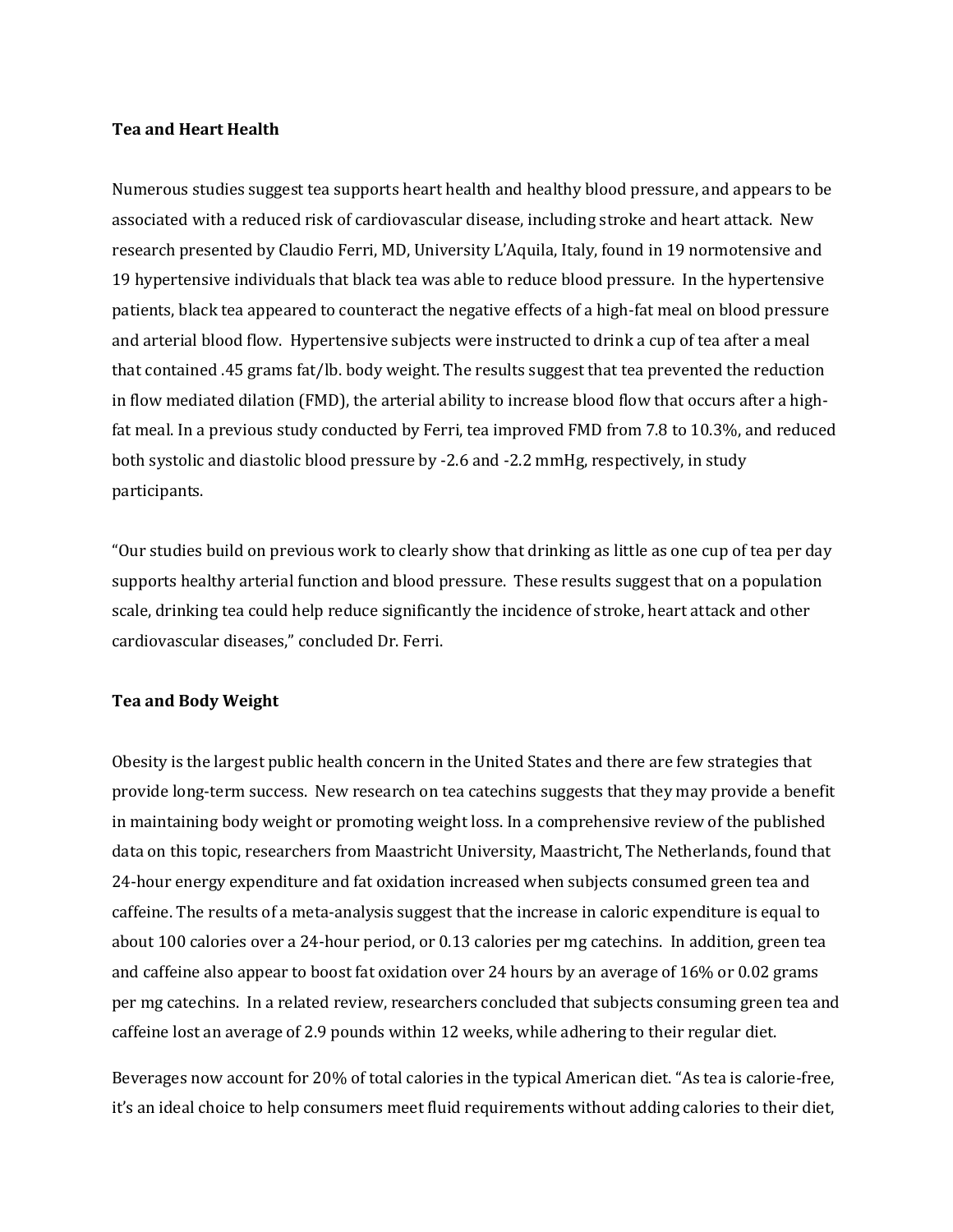and the modest increase in energy expenditure and fat oxidation can also add to the role of tea as part of a healthy, calorie-controlled diet that promotes weight loss or maintenance," explains researcher Rick Hursel, PhD, of Maastricht University, The Netherlands.

# **Tea and Bone and Muscle Strength**

Osteoporosis is a major public health concern for many older women and men as the disease is responsible for two million fractures a year and 300,000 hip fractures in 2005. The disease leads to loss of mobility, independence and reduces quality of life for many older Americans.

Researchers at Texas Tech University Health Sciences Center conducted studies with 150 postmenopausal women with low bone mass to see if the addition of green tea flavanols , Tai Chi exercise or both green tea plus Tai Chi could help improve markers for bone health and muscle strength in study participants. At the end of the six-month clinical trial they found that 500 mg green tea extract (equivalent to 4-6 cups of green tea daily), alone or in combination with Tai Chi, improved markers for bone formation, reduced markers of inflammation and increased muscle strength in study participants.

"The results of our study are consistent with earlier work suggesting that green tea flavanols exert bone health benefits by reducing inflammation and providing antioxidant protection. Our work suggests that green tea and weight bearing exercise like Tai Chi may be an effective way to help improve muscular strength, reduce inflammation and improve bone biomarkers, which may help reduce the risk for osteoporosis and fractures among older Americans," said Chwan-Li (Leslie) Shen, PhD, the lead researcher at Texas Tech University Health Sciences Center in Lubbock, TX.

# **Tea May Improve Mental Sharpness**

Consuming black tea improved attention and self-reported alertness in a human study conducted by Unilever R&D, Vlaardingen, The Netherlands. In this placebo-controlled study, designed to measure attention, task performance and alertness, subjects drinking tea were more accurate on an attention task and also felt more alert than subjects drinking a placebo. This work supports earlier studies on the mental benefits of tea. In addition, two other studies provide a broader perspective on tea's effects on psychological well-being, showing benefits for tiredness and self-reported work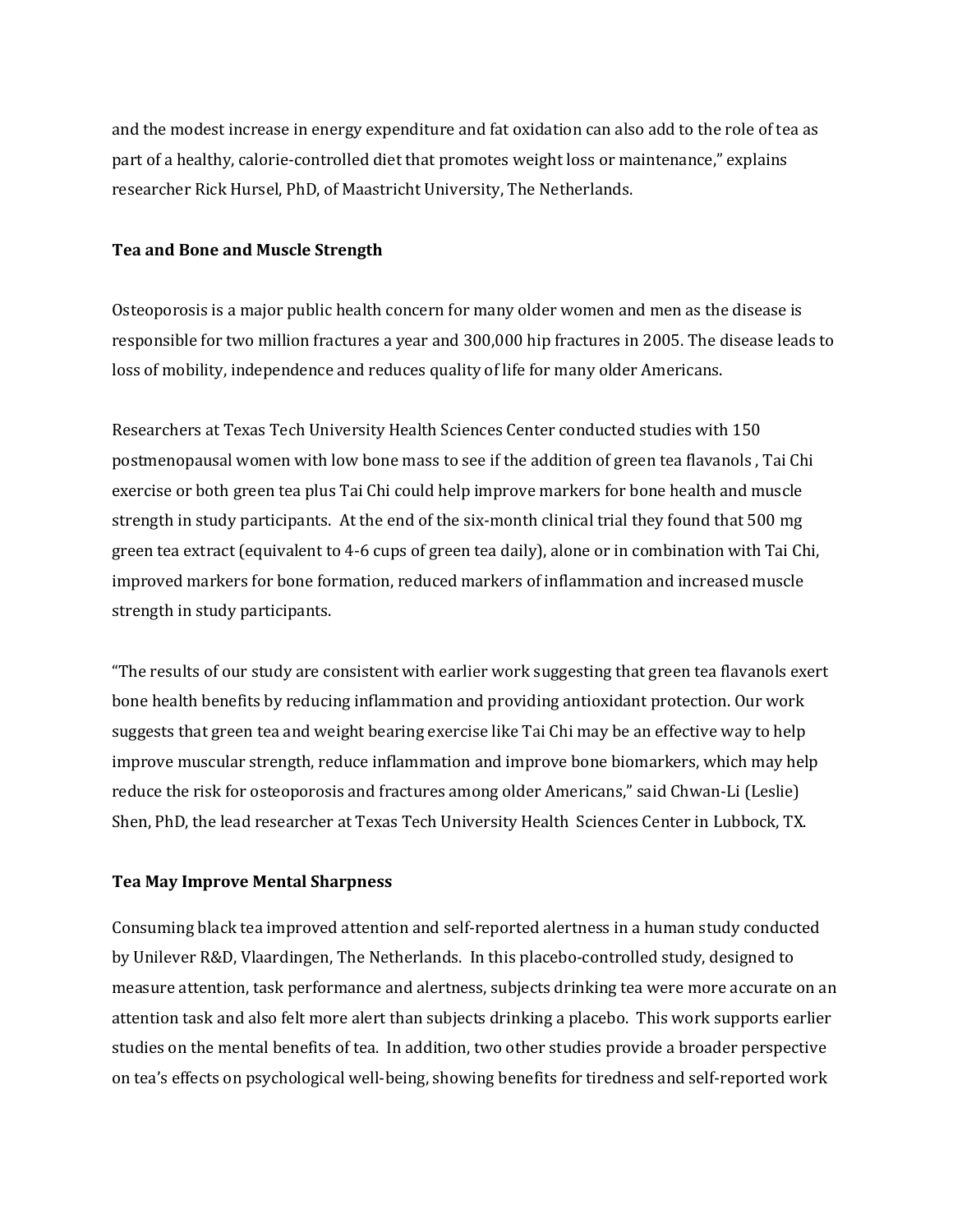performance, as well as mood and creative problem solving. These studies provide support for tea's benefits for mental sharpness, as measured by attention, mood and performance.

According to symposium presenter Suzanne Einöther, PhD, Unilever R&D, Vlaardingen, The Netherlands, "In our study with adult subjects, we found drinking tea improved attention and allowed individuals to be more focused on the task at hand. These effects were found for two to three cups of tea consumed within a time period of up to 90 minutes."

### **Bioactive Compounds in Tea**

Tea is one of the most widely consumed beverages in the world, and it is one of the most thoroughly researched for its potential health benefits. The leaves of the *Camellia sinensis* plant contain thousands of bioactive compounds that have been identified, quantified and studied for their mechanisms of action. While many of these compounds act as antioxidant flavonoids, not all of tea's benefits are thought to be solely from antioxidant activity.

For example, new research presented by Alan Crozier, PhD, of the University of Glasgow, UK, revealed that while many tea flavonoids in green and black tea are digested and absorbed, others are more resistant to digestion and travel mostly intact to the lower gastrointestinal tract, where they provide a probiotic effect by enabling beneficial bacteria to thrive.

### **Tea Provides Profound Health Benefits**

The latest data provide further evidence of tea's potential role in promoting good health, perhaps due to the fact that tea flavonoids are the major contributors of total flavonoid intake in the U.S. diet:

- Tea drinking may play a role in helping to prevent cells from becoming cancerous;
- Tea may play a role in enhancing the effect of chemotherapy drugs used for treating certain cancers; and
- Flavonoids in tea, among other compounds present in tea leaves, may help ward off inflammation and vascular damage linked to chronic conditions associated with aging.

"As the second most consumed beverage in the world next to water, tea accounts for a significant amount of the flavanol intake worldwide," states Joe Simrany, President, Tea Council of the USA, which has been spear-heading this International Tea & Human Health Symposium since 1991.